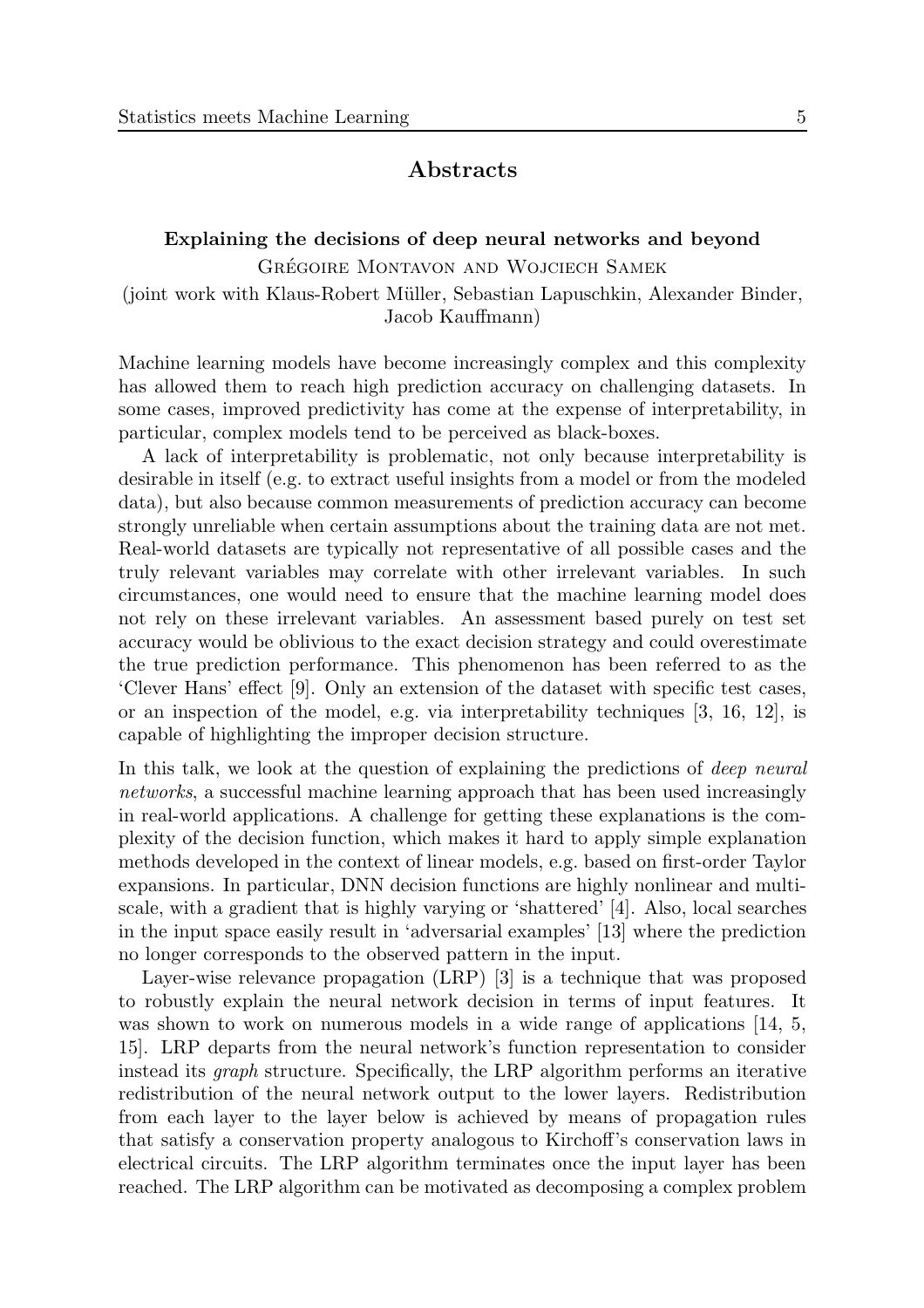(analyzing a highly nonlinear function) into a collection of simpler subproblems (treating each neuron individually).

Furthermore, it was shown that the LRP algorithm can be interpreted as a collection of Taylor expansions performed at each layer and neuron of the neural network [\[11\]](#page-2-7). Specifically, the 'relevance' received by a given neuron is approximately the product of the neuron activation and a locally constant term. In turn, the LRP redistribution step can be interpreted as (1) identifying the linear terms of a Taylor expansion of the relevance expressed as a function of activations in the lower layer, and (2) propagating to the lower layer accordingly. A connection can be made between different proposed LRP propagation rules and the choice of reference point at which the Taylor expansion is performed [\[11,](#page-2-7) [10\]](#page-2-8). This Taylor-based view on the LRP algorithm allows in particular to verify that the corresponding reference points are meaningful, for example, that they satisfy domain membership constraints. This interpretation of LRP as a collection of Taylor expansions is referred to as "deep Taylor decomposition" [\[11\]](#page-2-7).

The LRP algorithm has been successfully applied to various data types and problems, ranging from computer vision and natural language processing tasks such as classification of concepts in images [\[3\]](#page-2-1), age prediction [\[8\]](#page-2-9) or categorization of text documents [\[2\]](#page-2-10), over reinforcement learning tasks such as playing computer games [\[9\]](#page-2-0), to various medical data analysis tasks, e.g., decoding of fMRI signals [\[14\]](#page-2-5) or therapy outcome prediction [\[15\]](#page-3-1). In these diverse applications, LRP explanations provide additional insights into the decision strategies used by the model, which not only help to better understand the data, including its biases and artifacts [\[8,](#page-2-9) [9\]](#page-2-0), but also help to analyze the learning processes and model's decision strategies [\[9\]](#page-2-0).

In the second part of the talk, two recent advances that broaden the usefulness of explanation methods are discussed. First, Spectral Relevance Analysis (SpRAy) [\[9\]](#page-2-0), a dataset-wide analysis of individual explanations that summarizes the overall decision structure of the model into a finite and easily interpretable set of prototypical decision strategies. This analysis allows to systematically investigate complex models on large datasets. It has unveiled in commonly used datasets, artifacts, that tend to systematically induce flaws into the decision structure of ML models trained on them. For example, a website logo was found in some images of the class 'truck' of the ImageNet dataset, which the state-of-the-art VGG-16 neural network would then use for its predictions [\[1\]](#page-2-11).

Another advance brings successful explanation techniques to non-neural network architectures such as kernel-based models. The approach that we term 'neuralization' [\[6\]](#page-2-12) finds for these non-neural network architectures a functionally equivalent neural network so that state-of-the-art explanation techniques such as LRP can be applied. The approach was successfully applied to various unsupervised models, in particular, kernel one-class SVMs [\[7\]](#page-2-13) and various k-means clustering models [\[6\]](#page-2-12), thereby shedding light into what input features make a data point anomalous or member of a given cluster.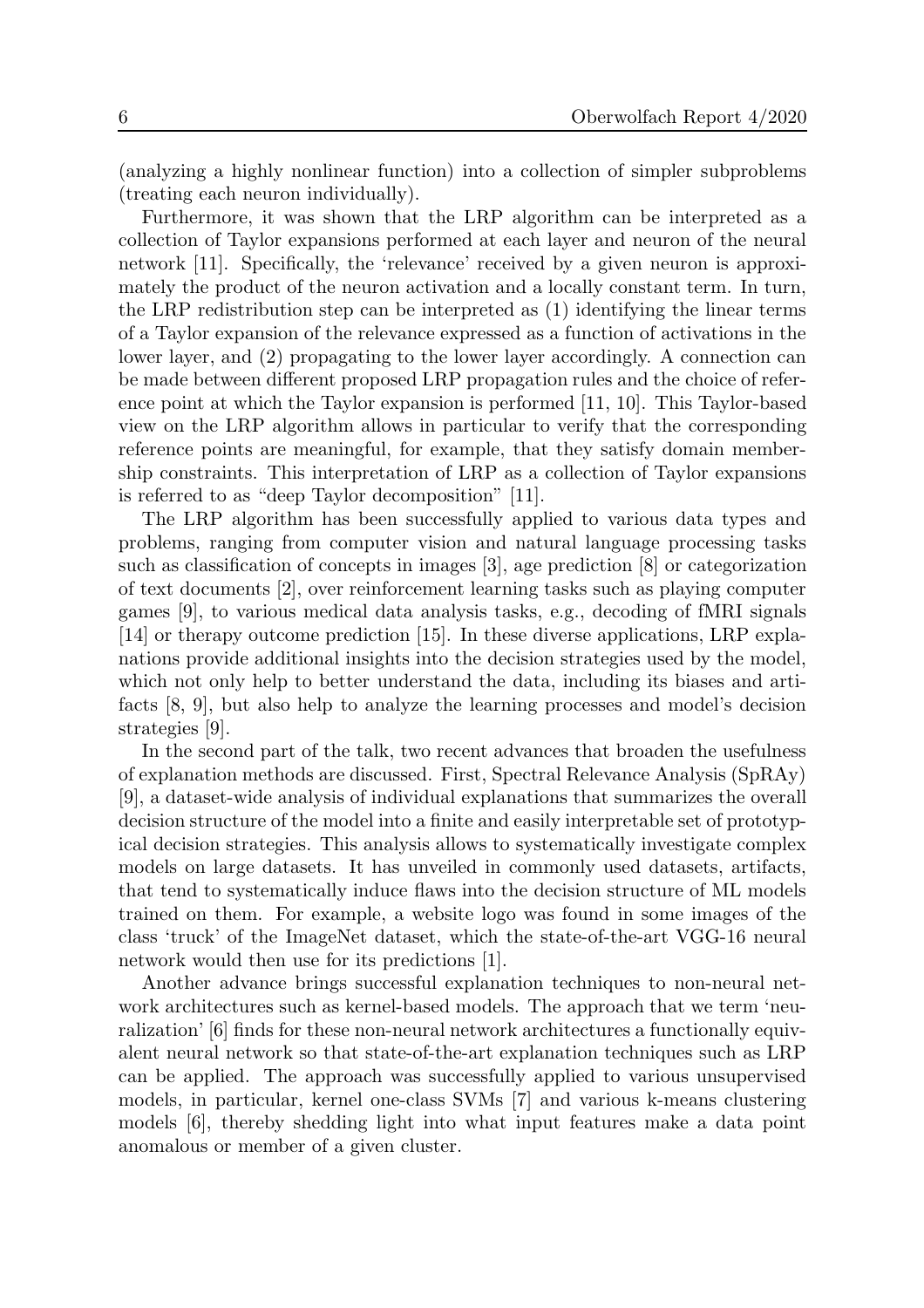Although significant progress has been made to improve the transparency of ML models such as deep neural networks, numerous challenges still need to be addressed both on the methods and theory side. In particular, there is a need for standardized and unbiased evaluation benchmarks for assessing the quality and usefulness of an explanation. Furthermore, an important future work will be to adopt a more holistic view on the problem of explanation, that considers how to make best use of the user's interpretation and feedback capabilities, and that also integrates the end goal of the explanation method, for example, achieving better and more informed decisions, or systematically improving and robustifying a machine learning model.

#### **REFERENCES**

- <span id="page-2-11"></span>[1] C. J. Anders, T. Marinc, D. Neumann, W. Samek, K.-R. Müller, S. Lapuschkin, Analyzing ImageNet with Spectral Relevance Analysis: Towards ImageNet un-Hans'ed arXiv:1912.11425 (2019).
- <span id="page-2-10"></span>[2] L. Arras, F. Horn, G. Montavon, K.-R. Müller, W. Samek, "What is Relevant in a Text Document?": An Interpretable Machine Learning Approach, PLOS ONE, 12(8):e0181142 (2017).
- <span id="page-2-1"></span>[3] S. Bach, A. Binder, G. Montavon, F. Klauschen, K.-R. M¨uller, W. Samek, On Pixel-wise Explanations for Non-Linear Classifier Decisions by Layer-wise Relevance Propagation, PLOS ONE, 10(7):e0130140 (2015).
- <span id="page-2-6"></span><span id="page-2-3"></span>[4] D. Balduzzi, M. Frean, L. Leary, J.P. Lewis, K. Wan-Duo Ma, B. McWilliams, The Shattered Gradients Problem: If resnets are the answer, then what is the question? ICML (2017), 342–350.
- <span id="page-2-12"></span>[5] Y. Ding, Y. Liu, H. Luan, M. Sun, Visualizing and Understanding Neural Machine Translation, ACL 1 (2017), 1150–1159.
- <span id="page-2-13"></span>[6] J. Kauffmann, M. Esders, G. Montavon, W. Samek, K.-R. Müller, From Clustering to Cluster Explanations via Neural Networks, arXiv:1906.07633 (2019).
- <span id="page-2-9"></span>[7] J. Kauffmann, K.-R. M¨uller, G. Montavon, Towards Explaining Anomalies: A Deep Taylor Decomposition of One-Class Models, Pattern Recognition, 107198 (2020).
- <span id="page-2-0"></span>[8] S. Lapuschkin, A. Binder, K.-R. Müller, W. Samek, Understanding and Comparing Deep Neural Networks for Age and Gender Classification, IEEE International Conference on Computer Vision Workshops (2019), 1629–1638.
- <span id="page-2-8"></span><span id="page-2-7"></span>[9] S. Lapuschkin, S. Wäldchen, A. Binder, G. Montavon, W. Samek, K.-R. Müller, Unmasking Clever Hans Predictors and Assessing What Machines Really Learn, Nature Communications 10:1096 (2019).
- <span id="page-2-2"></span>[10] G. Montavon, A. Binder, S. Lapuschkin, W. Samek, K.-R. Müller. Layer-Wise Relevance Propagation: An Overview, in Explainable AI: Interpreting, Explaining and Visualizing Deep Learning, Springer LNCS 11700, (2019).
- <span id="page-2-5"></span><span id="page-2-4"></span>[11] G. Montavon, S. Lapuschkin, A. Binder, W. Samek, K.-R. Müller, Explaining NonLinear Classification Decisions with Deep Taylor Decomposition, Pattern Recognition 65 (2017), 211–222.
- [12] M. Ribeiro, S. Singh, C. Guestrin, "Why Should I Trust You?": Explaining the Predictions of Any Classifier, KDD (2016), 1135–1144.
- [13] C. Szegedy, W. Zaremba, I. Sutskever, J. Bruna, D. Erhan, I. Goodfellow, R. Fergus, Intriguing properties of neural networks, ICLR (2014).
- [14] A. Thomas, H. Heekeren, K.-R. M¨uller, W. Samek, Analyzing Neuroimaging Data Through Recurrent Deep Learning Models, Frontiers in Neuroscience, 13:1321 (2019).